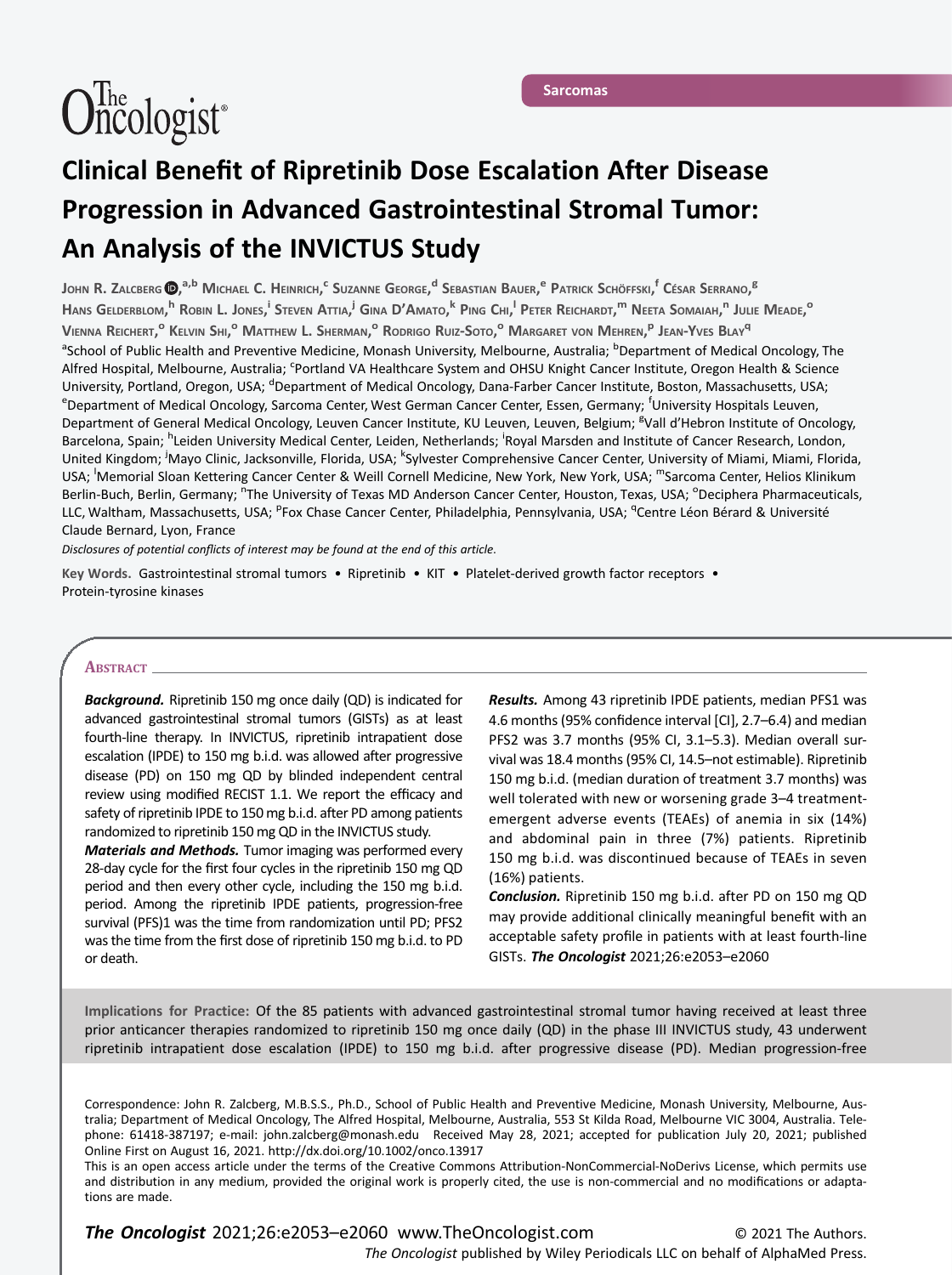survival was 4.6 months before and 3.7 months after ripretinib IPDE. The safety profile of ripretinib 150 mg b.i.d. was acceptable. These findings indicate ripretinib IPDE to 150 mg b.i.d. may provide additional clinical benefit in patients with PD on ripretinib 150 mg QD, for whom limited treatment options exist.

## INTRODUCTION \_

Activating mutations in receptor tyrosine kinase protooncogene, receptor tyrosine kinase (KIT), or platelet-derived growth factor receptor α (PDGFRA) drive altered cell proliferation, differentiation, apoptosis, and survival in most gastrointestinal stromal tumors (GISTs) [1–3]. Targeting of KIT or PDGFRA with tyrosine-kinase inhibitors (TKIs) has revolutionized treatment for patients with advanced/metastatic GISTs. Standard therapy for advanced/metastatic GISTs is imatinib (first-line), sunitinib (second-line), regorafenib (thirdline), and ripretinib (fourth-line) [3, 4]. In addition, avapritinib is approved for advanced GISTs with PDGFRA exon 18 mutations [4]. Despite significant improvement in outcomes with TKI therapy in advanced GIST, progressive disease (PD) is inevitable in most patients following approved treatments. Progression largely occurs because of the emergence of secondary mutations in KIT or PDGFRA [5–8].

Ripretinib, a switch-control TKI, inhibits a broad range of known primary and secondary KIT and PDGFRA mutations that drive drug resistance by regulating the kinase switch pocket and activation loop [9]. Clinical data suggest the efficacy of ripretinib in advanced GIST as second-line, third-line, and at least fourth-line therapy [10, 11]. In the dose-escalation phase of the ripretinib phase I study (NCT02571036), the maximum tolerated dose (MTD) was not reached among the doses tested, including ripretinib 200 mg b.i.d. Based on the safety, pharmacokinetic (PK), and pharmacodynamic results of the phase I study, ripretinib 150 mg once daily (QD) was established as the recommended phase II dose (RP2D) [10]. Of note, ripretinib 150 mg b.i.d. in the dose-escalation phase of the phase I study was well tolerated, without significant dose-limiting toxicity (DLT) in patients with advanced GISTs.

Given the acceptable safety profile of ripretinib 150 mg b. i.d., patients in the phase III INVICTUS study (NCT03353753) were offered the option of ripretinib intrapatient dose escalation (IPDE) to 150 mg b.i.d. after PD on ripretinib 150 mg QD [11]. The primary analysis of the INVICTUS study has previously been reported [11]. Here, we present results focused on patients randomized to ripretinib 150 mg QD in the INVICTUS study who received ripretinib IPDE to 150 mg b.i.d. after PD assessed by blinded independent central review (BICR).

# MATERIALS AND METHODS

#### Study Design

INVICTUS was a double-blind, randomized, placebo-controlled, phase III study conducted at 29 hospitals in 12 countries across North America, Europe, and the Asia-Pacific region. Detailed methods have previously been described [11]. Briefly, patients with advanced GISTs who had received at least three prior anticancer therapies were randomly assigned (2:1) to receive either ripretinib 150 mg QD or placebo in 28-day cycles. Patients, investigators, research staff, and the sponsor study team were masked to the treatment allocation until confirmation of PD assessed by BICR using modified RECIST v1.1 (mRECIST 1.1).

At the time of PD as determined by BICR, patients in the ripretinib arm were offered the options of ripretinib IPDE to 150 mg b.i.d., continue ripretinib 150 mg QD if showing clinical benefit, or discontinue ripretinib. Dose interruptions or modifications of ripretinib due to adverse events (AEs) were permitted at the discretion of the investigator. In patients receiving ripretinib 150 mg QD, the first dose reduction was to 100 mg QD and the second reduction was to 50 mg QD. Patients requiring a dose of <50 mg QD were discontinued from the study. In patients receiving ripretinib 150 mg b.i.d., the first dose reduction was to 100 mg b.i.d. and the second reduction was to 150 mg QD. Patients randomized to placebo who crossed over to ripretinib 150 mg QD and had PD by investigator assessment using mRECIST were given the options of ripretinib IPDE to 150 mg b.i.d., continue ripretinib 150 mg QD if showing clinical benefit, or discontinue ripretinib. The results of ripretinib IPDE to 150 mg b.i.d. among patients in the placebo arm who crossed over to ripretinib are not reported in this article.

The safety and efficacy of patients randomized to ripretinib 150 mg QD in the INVICTUS study who received ripretinib IPDE to 150 mg b.i.d. after PD are presented in this article. This study was conducted in accordance with the Declaration of Helsinki and the International Council for Harmonisation Guidelines for Good Clinical Practice. All patients provided written informed consent to participate in the study. The protocol, protocol amendments, and informed consent documents were approved at each site by the institutional review board or ethics committee.

#### **Participants**

Patients 18 years or older with a diagnosis of GIST (with at least one measurable lesion according to mRECIST 1.1) and progression on at least imatinib, sunitinib, and regorafenib, or documented intolerance to any of these treatments despite dose modifications were eligible.

Patients randomized to ripretinib 150 mg QD in the INVICTUS study who underwent dose escalation to ripretinib 150 mg b.i.d. following PD by BICR according to mRECIST 1.1 are referred to as receiving ripretinib IPDE. The decision to initiate ripretinib IPDE after PD on ripretinib 150 mg QD was at the discretion of the investigator.

#### Procedures

Tumor evaluations were performed using computed tomography scans every 28-day cycle for the first four cycles in the ripretinib 150 mg QD period and then every other cycle (56 days), including the ripretinib 150 mg b.i.d. period. AEs were monitored continuously from the signing of informed consent to 30 days after the last ripretinib dose. Safety evaluations included all treatment-emergent adverse events (TEAEs) and dose modifications. To assess the correlation between ripretinib IPDE and AEs, TEAEs in the ripretinib 150 mg b.i.d. period

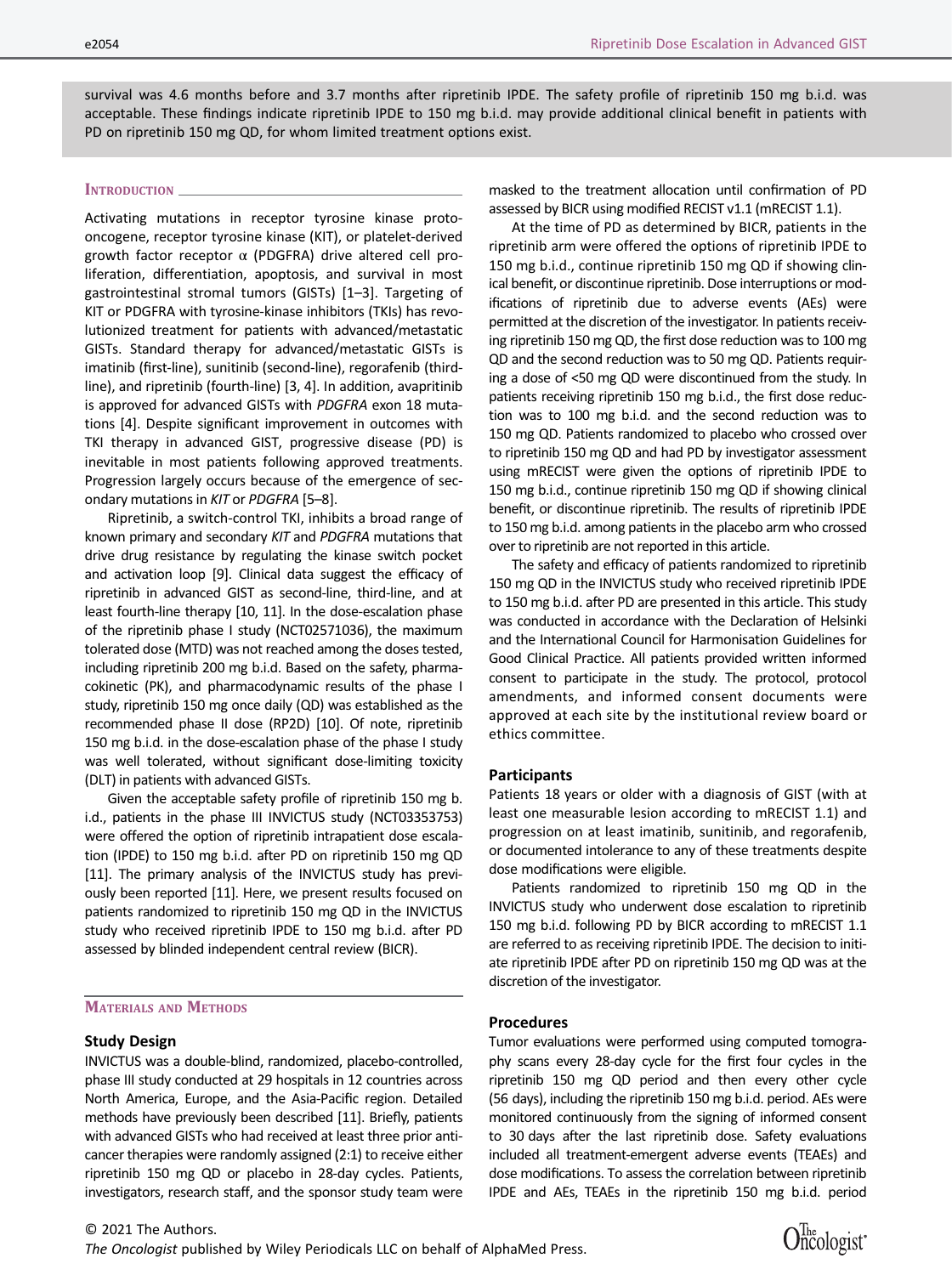

Figure 1. Kaplan-Meier plot of progression-free survival among patients receiving ripretinib intrapatient dose escalation (IPDE) to 150 mg b.i.d. (A): PFS in the ripretinib 150 mg once daily (QD) period (PFS1). (B): PFS in the ripretinib 150 mg b.i.d. period (PFS2). Of the 43 ripretinib IPDE patients, 3 with progressive disease during ripretinib 150 mg QD were censored due to new anticancer therapy or surgery/radiation; 10 were censored during ripretinib 150 mg b.i.d. period for multiple end-of-treatment reasons. Abbreviations: CI, confidence interval; PFS, progression-free survival.

represent new and worsening AEs after IPDE; TEAEs continuing over from the ripretinib 150 mg QD period were not counted.

#### Statistical Analysis

Progression-free survival (PFS) after ripretinib IPDE to 150 mg b.i. d. was an exploratory endpoint of the INVICTUS study. Among the patients receiving ripretinib IPDE, PFS1 was the interval between the date of randomization to PD by BICR; PFS2 was the interval between the date of the first dose of 150 mg b.i.d. to PD by BICR or death and analyzed using the Kaplan-Meier (KM) method. Overall survival (OS) was calculated from the date of randomization to the date of death from any cause. Survival between groups was compared using the KM method and stratified log-rank test. Hazard ratio (HR) was calculated using a Cox regression model, and the 95% confidence interval (CI) was based on the Wald method. Descriptive statistics were used to describe continuous variables, and discrete variables were summarized using frequencies and percentages. Statistical analyses were done with SAS version 9.4 (SAS Institute, Cary, NC).

#### **RESULTS**

#### Patients

Between Feb 27, 2018, and Nov 16, 2018, 129 of 154 assessed patients were randomized to either ripretinib 150 mg QD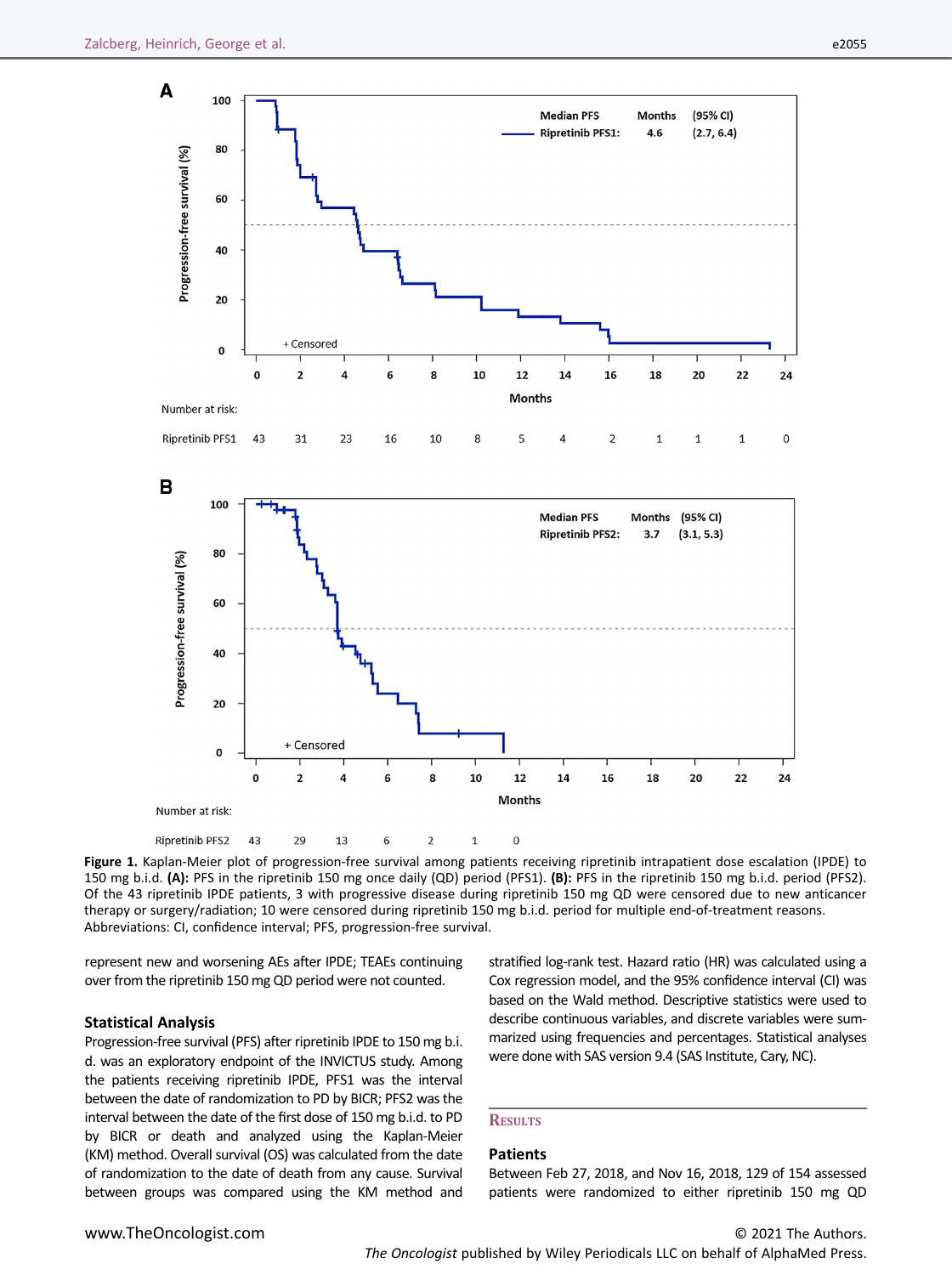$(n = 85)$  or placebo  $(n = 44)$ . As of Aug 10, 2020, 65 patients randomized to ripretinib 150 mg QD had PD by BICR. Of these, 43 patients received ripretinib IPDE to 150 mg b.i.d., and 22 patients either continued ripretinib 150 mg QD or discontinued study treatment (supplemental online Fig. 1). Baseline characteristics at study entry of patients receiving ripretinib IPDE ( $n = 43$ ) versus not receiving ripretinib IPDE ( $n = 22$ ) were similar and are provided in Table 1. At the time of PD while on ripretinib 150 mg QD, patients undergoing ripretinib IPDE had better Eastern Cooperative Oncology Group (ECOG) performance status than those not undergoing ripretinib IPDE (ECOG 0, 51% vs. 18%; ECOG 1, 37% vs. 64%, respectively; supplemental online Table 1). The median duration of treatment with ripretinib 150 mg b.i.d. was 3.7 months (range, 1 day–18.6 months), and 26% (11 of 43 patients) received ripretinib 150 mg b.i.d. for 6 months or longer. PK analysis ( $n = 33$ ) showed that ripretinib IPDE to 150 mg b.i. d. from 150 mg QD resulted in an approximately twofold increase in the steady-state trough concentration of ripretinib (supplemental online Fig. 2).

#### **Efficacy**

As of Aug 10, 2020, among the 43 patients in the ripretinib arm receiving IPDE, the median PFS1 (mPFS1) was 4.6 months (95% CI, 2.7–6.4 months) and median PFS2 (mPFS2) was 3.7 months (95% CI, 3.1–5.3 months) (Fig. 1). The ratio of mPFS2/mPFS1 was 80%. At the time of data cutoff, seven patients who received ripretinib IPDE were still on treatment, including four who showed PD per BICR (supplemental online Fig. 3). Although three patients receiving ripretinib IPDE had a confirmed partial response when receiving 150 mg QD before PD, there were no further responses by mRECIST in the 150 mg b.i.d. period. The utility of continuing ripretinib 150 mg QD after PD could not be assessed given the limited number of patients and multiple reasons for continuing ripretinib 150 mg QD (which were not collected during the study) after PD.

Median OS (mOS) was 18.4 months (95% CI, 14.5–not estimable) in patients randomized to ripretinib 150 mg QD with PD and receiving IPDE to 150 mg b.i.d. ( $n = 43$ ) and 14.2 months (95% CI, 7.2–not estimable) in those randomized to ripretinib 150 mg QD with PD and not receiving IPDE ( $n = 22$ ) (HR, 0.74; 95% CI, 0.37–1.49; Fig. 2). Among the intention-to-treat population of INVICTUS, mOS was 18.2 months (95% CI, 13.1–not estimable) in the ripretinib group ( $n = 85$ ) versus 6.3 months (95% CI, 4.1–10 months) in the placebo group ( $n = 44$ ) (HR 0.42; 95% CI, 0.27–0.67; Fig. 2).

#### Safety

Ripretinib was well tolerated during both the 150 mg QD and b. i.d. period among the ripretinib IPDE patients. A comparison of the most frequently reported TEAEs (>10% of patients) and the corresponding grade 3–4 TEAEs in the ripretinib IPDE population in the 150 mg QD and b.i.d. period are shown in Table 2. The most common TEAEs of any grade reported as new or worsening in >15% of patients during the ripretinib 150 mg b.i. d. period were abdominal pain, decreased appetite, anemia, nausea, increased blood bilirubin levels, constipation, diarrhea, fatigue, myalgia, and palmar-plantar erythrodysesthesia syndrome. The most frequent grade 3–4 TEAEs (>5% of patients) during the ripretinib 150 mg b.i.d. period were

The Oncologist published by Wiley Periodicals LLC on behalf of AlphaMed Press.

Table 1. Baseline characteristics at study entry of patients with advanced GISTs randomized to ripretinib in INVICTUS

| <b>Characteristics</b>                                              | <b>Patients with</b><br>PD receiving<br>ripretinib IPDE<br>to 150 mg b.i.d.<br>$(n = 43)$ | <b>Patients</b><br>with PD not<br>receiving<br>ripretinib IPDE<br>$(n = 22)$ |
|---------------------------------------------------------------------|-------------------------------------------------------------------------------------------|------------------------------------------------------------------------------|
| Age at study<br>entry, median<br>(range), yr                        | 59 (36-79)                                                                                | 57 (40-82)                                                                   |
| $18 - 64$                                                           | 27 (63)                                                                                   | 18 (82)                                                                      |
| $65 - 74$                                                           | 12 (28)                                                                                   | 1(5)                                                                         |
| $\geq 75$                                                           | 4(9)                                                                                      | 3(14)                                                                        |
| Sex                                                                 |                                                                                           |                                                                              |
| Male                                                                | 25 (58)                                                                                   | 13 (59)                                                                      |
| Female                                                              | 18 (42)                                                                                   | 9(41)                                                                        |
| Race                                                                |                                                                                           |                                                                              |
| White                                                               | 35 (81)                                                                                   | 14 (64)                                                                      |
| Non-White                                                           | 2(5)                                                                                      | 7(32)                                                                        |
| Not reported                                                        | 6(14)                                                                                     | 1(5)                                                                         |
| Region                                                              |                                                                                           |                                                                              |
| U.S.                                                                | 18 (42)                                                                                   | 10 (45)                                                                      |
| Non-U.S.                                                            | 25 (58)                                                                                   | 12 (55)                                                                      |
| <b>ECOG performance status</b>                                      |                                                                                           |                                                                              |
| 0                                                                   | 21 (49)                                                                                   | 8(36)                                                                        |
| $\overline{1}$                                                      | 17 (40)                                                                                   | 11 (50)                                                                      |
| $\overline{2}$                                                      | 5 (12)                                                                                    | 3(14)                                                                        |
| Number of previous<br>systemic therapies <sup>a</sup>               |                                                                                           |                                                                              |
| 3                                                                   | 28 (65)                                                                                   | 12 (55)                                                                      |
| $4 - 7$                                                             | 15 (35)                                                                                   | 10 (45)                                                                      |
| Median sum of longest<br>diameters of target<br>lesions (range), mm | 111 (46-495)                                                                              | 123 (21-365)                                                                 |
| Primary mutation<br>(central testing of<br>tumor tissue)            |                                                                                           |                                                                              |
| KIT exon 11                                                         | 25 (58)                                                                                   | 12 (55)                                                                      |
| KIT exon 9                                                          | 7(16)                                                                                     | 3(14)                                                                        |
| Other KIT                                                           | 1(2)                                                                                      | 0                                                                            |
| <b>PDGFRA</b>                                                       | 1(2)                                                                                      | 2(9)                                                                         |
| KIT wild type/PDGFRA<br>wild type                                   | 3(7)                                                                                      | 2(9)                                                                         |
| Not available <sup>b</sup><br>or not done <sup>c</sup>              | 6(14)                                                                                     | 3(14)                                                                        |

Data are presented as  $n$  (%) unless otherwise noted.

<sup>a</sup>An anticancer therapy in neoadjuvant/adjuvant/first-line metastatic/rechallenge was all counted as one prior line of therapy. <sup>b</sup> Tumor tissue analyzed for baseline mutations, but analysis failed. <sup>c</sup>Biopsy completed per protocol, but sample not received for analysis. Abbreviations: ECOG, Eastern Cooperative Oncology Group; GIST, gastrointestinal stromal tumor; IPDE, intrapatient dose escalation; PD, progressive disease; PDGFRA, platelet-derived growth factor receptor α; QD, once daily.

anemia (6 [14%] of 43 patients) and abdominal pain (3 [7%] patients). Serious TEAEs of grade 3–4 occurring in >4% of patients receiving ripretinib 150 mg b.i.d. were

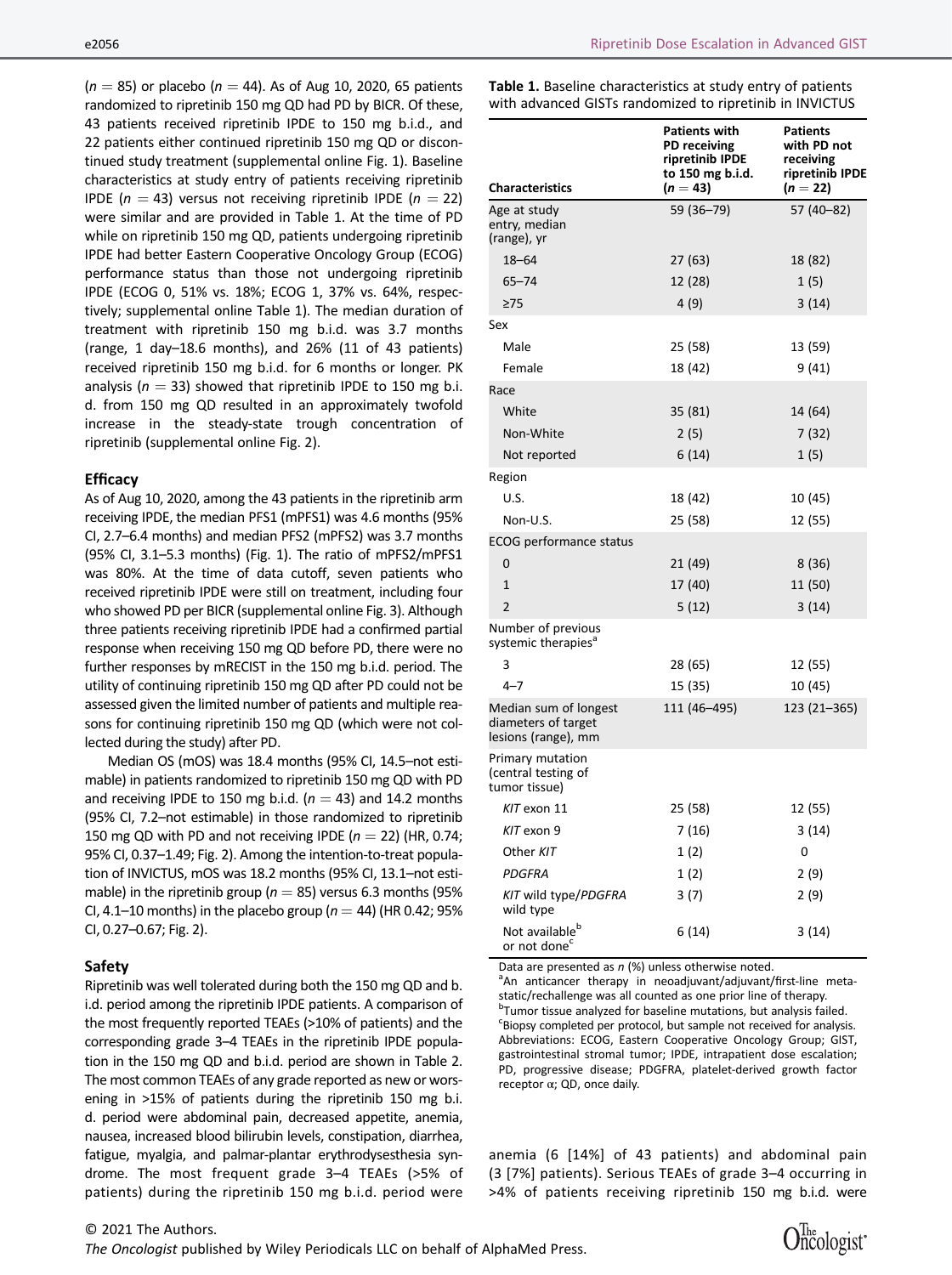

Figure 2. Kaplan-Meier estimates of overall survival in patients with advanced gastrointestinal stromal tumors in INVICTUS. Abbreviations: CI, confidence interval; IPDE, intrapatient dose escalation; NE, not estimable; OS, overall survival.

|                                            | Ripretinib 150 mg QD period ( $n = 43$ ) |             | Ripretinib 150 mg b.i.d. period $(n = 43)^{a}$ |                   |
|--------------------------------------------|------------------------------------------|-------------|------------------------------------------------|-------------------|
| Preferred term, n (%)                      | All grades                               | Grade 3-4   | All grades                                     | Grade 3-4         |
| Abdominal pain                             | 18 (42)                                  | 2(5)        | 13 (30)                                        | 3(7)              |
| Decreased appetite                         | 13 (30)                                  | 1(2)        | 11 (26)                                        | 2(5)              |
| Anemia                                     | 5(12)                                    | 1(2)        | 10(23)                                         | 6(14)             |
| Nausea                                     | 13 (30)                                  | 1(2)        | 10(23)                                         | 1(2)              |
| Blood bilirubin increased                  | 8(19)                                    | $\mathbf 0$ | 8(19)                                          | $\mathbf 0$       |
| Constipation                               | 16 (37)                                  | 0           | 8(19)                                          | 0                 |
| <b>Diarrhea</b>                            | 11(26)                                   | $\mathbf 0$ | 7(16)                                          | $\mathbf 0$       |
| Fatigue                                    | 19 (44)                                  | 1(2)        | 7(16)                                          | 2(5)              |
| Myalgia                                    | 15 (35)                                  | 1(2)        | 7(16)                                          | $\mathbf 0$       |
| Palmar-plantar erythrodysesthesia syndrome | 8(19)                                    | $\mathbf 0$ | 7(16)                                          | 1(2)              |
| Alopecia                                   | 26(60)                                   |             | 6(14)                                          | $\qquad \qquad -$ |
| Asthenia                                   | 7(16)                                    | 0           | 6(14)                                          | 1(2)              |
| Dyspnea                                    | 4(9)                                     | $\mathbf 0$ | 6(14)                                          | 1(2)              |
| Vomiting                                   | 7(16)                                    | 1(2)        | 6(14)                                          | 1(2)              |
| Muscle spasms                              | 6(14)                                    | $\mathbf 0$ | 5(12)                                          | $\mathbf 0$       |
| Edema peripheral                           | 7(16)                                    | 0           | 5(12)                                          | 0                 |
| Weight loss                                | 9(21)                                    | $\mathbf 0$ | 5(12)                                          | $\mathbf 0$       |

Table 2. Treatment-emergent adverse events reported in >10% of patients with advanced GISTs receiving ripretinib IPDE to 150 mg b.i.d.

—indicates that no data were captured per adverse event grade ratings. <sup>a</sup>

<sup>a</sup>Data represent new or worsening TEAEs in the ripretinib 150 mg b.i.d. period. The ongoing TEAEs from the ripretinib 150 mg QD period were not included if they remained at the same or lower grade.

Abbreviations: GIST, gastrointestinal stromal tumor; QD, once daily; TEAEs, treatment-emergent adverse events.

anemia (4 [9%] patients), abdominal pain (2 [5%] patients), and gastrointestinal hemorrhage (2 [5%] patients; supplemental online Table 2).

A summary of dose modifications among patients receiving ripretinib IPDE during both ripretinib 150 mg QD and b.i.d. dosing periods are presented in Table 3. In the ripretinib 150 mg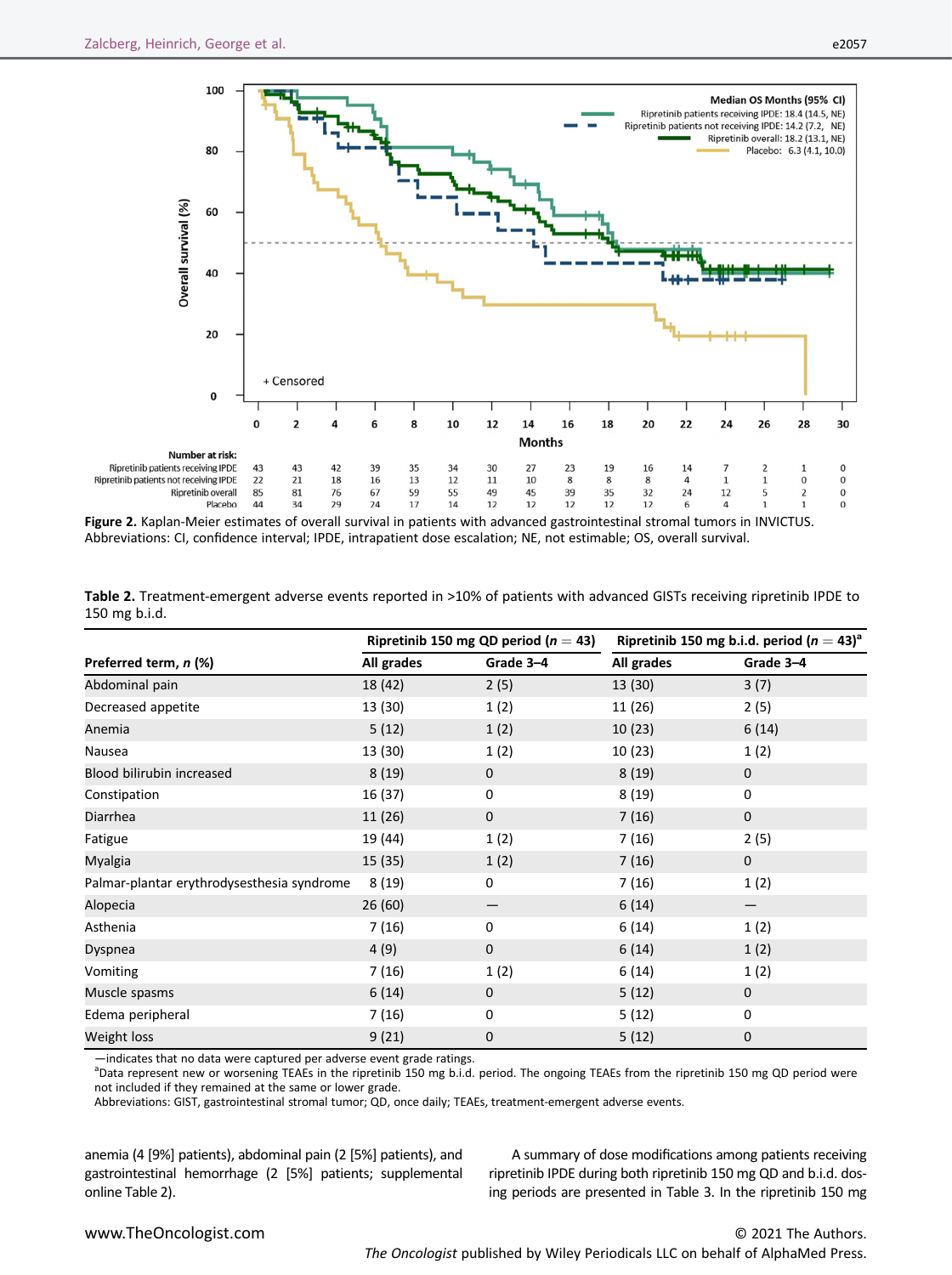| .<br>.                                                  |  |
|---------------------------------------------------------|--|
| advanced GIST receiving ripretinib IPDE to 150 mg b.i.d |  |
| Table 3. Dose modifications occurring in patients with  |  |

| Parameters, n (%)                                   | Ripretinib<br>150 mg<br>QD period<br>$(n = 43)$ | Ripretinib<br>150 mg<br>b.i.d. period<br>$(n = 43)^{a}$ |
|-----------------------------------------------------|-------------------------------------------------|---------------------------------------------------------|
| Any dose interruption                               | 6(14)                                           | 11 (26)                                                 |
| Any dose reduction                                  | 2(5)                                            | 8(19)                                                   |
| Any TEAE leading<br>to treatment<br>discontinuation | N/A                                             | $7^b(16)$                                               |

<sup>a</sup>Data only include dose interruption/dose reduction/treatment discontinuation in the ripretinib 150 mg b.i.d. period.

<sup>b</sup>Seven patients had 10 TEAEs leading to treatment discontinuation. Abbreviations: GIST, gastrointestinal stromal tumor; IPDE, intrapatient dose escalation; N/A, not applicable; QD, once daily; TEAE, treatmentemergent adverse event.

QD period, any dose interruption or reduction occurred in 6 (14%) and 2 (5%) patients, respectively. While in the ripretinib 150 mg b.i.d. period, any dose interruption or reduction occurred in 11 (26%) and 8 (19%) patients, respectively. There were 10 TEAEs in seven (16%) patients in the ripretinib 150 mg b.i.d. period leading to treatment discontinuation; three patients each reported one of the following events: grade 3 fatigue (possibly treatment-related), grade 3 hematemesis (possibly treatment-related), and grade 1 anemia (treatmentrelated). The remaining seven TEAEs were considered unlikely (one) or not related (six) to ripretinib.

#### **DISCUSSION**

Results of the present analysis from the INVICTUS study showed that in a proportion of patients with advanced GISTs and PD on the ripretinib dose of 150 mg QD, dose escalation to 150 mg b.i.d. was associated with an additional PFS (mPFS2) of 3.7 months. Despite an average doubling of drug exposure, the safety profile of ripretinib 150 mg b.i.d. remained acceptable, and approximately 25% of the patients continued therapy for ≥6 months.

The primary results of the INVICTUS study showed that ripretinib 150 mg QD as at least fourth-line therapy for patients with advanced GISTs significantly improved mPFS (6.3 months) versus placebo (1 month) [11]. The MTD of ripretinib was not reached in the phase I study among the doses tested. The RP2D of ripretinib 150 mg QD was based on in vitro and in vivo pharmacology studies predicting a threshold of 10,000 ng  $\times$  h/ mL for efficacy for ripretinib and PK analysis confirming an exposure above this threshold in >90% of patients with the ripretinib 150 mg QD dose in the phase I study [10]. Because the starting dose of ripretinib 150 mg b.i.d. was well tolerated without DLT in the phase I study, the efficacy of ripretinib IPDE to 150 mg b.i.d. among patients who progressed on BICR while on ripretinib 150 mg QD was assessed to test whether ripretinib IPDE might provide additional clinical benefit.

Reported treatment options for patients with advanced GIST, independent of the tumor genotype, after the failure of approved TKI therapies include avapritinib, cabozantinib, pazopanib, and imatinib rechallenge [4]. In a recently published analysis of the phase I NAVIGATOR trial, avapritinib as at least fourth-line therapy for advanced GISTs with KIT or non-D842V PDGFRA mutations showed a mPFS of 3.7 months, objective response rate (ORR) of 17%, and mOS of 11.6 months [12]. Also, cabozantinib as third-line therapy showed a mPFS of 5.5 months, ORR of 14%, and mOS of 18.2 months in a single-arm phase II study [13]. Historically, the mPFS, ORR, and mOS with imatinib rechallenge after the failure of at least two lines of TKI therapy were 1.8 months, 0%, and 8.2 months, respectively [14]. Pazopanib has been evaluated as at least third-line therapy with an mPFS of 3.4 months, ORR of 0%, and mOS of 17.8 months [15]. In this study, ripretinib IPDE to 150 mg b. i.d. showed an mPFS2 of 3.7 months, ORR of 0%, and mOS of 18.4 months (including the OS in the 150 mg QD period). Of note, the mPFS2 (measured from the first date of ripretinib 150 mg b.i.d.) could potentially be underestimated, given the slight delay in the interval between PD on ripretinib 150 mg QD and initiation of ripretinib IPDE. Notwithstanding the limitations of a direct cross-study comparison, the additional clinical benefit of ripretinib IPDE observed in this study confirms the results of the phase I study evaluating ripretinib IPDE across multiple lines of therapy and is similar to those previously reported for other TKIs in the heavily pretreated setting [16]. Not achieving objective response with ripretinib IPDE in greater than fourth line of treatment does not preclude a clinical benefit in asymptomatic patients, particularly since objective responses are rare with any agent in this clinical setting. Importantly, both mPFS1 and mPFS2 in patients receiving ripretinib IPDE were longer than the observed mPFS with placebo (4.6 months vs. 3.7 months vs. 1 month), underscoring the clinical benefit of ripretinib at both doses. Because the discontinuation of any TKI therapy is associated with immediate progression and ultimate fatal outcome without additional therapy, ripretinib IPDE for treatment after PD in this subset of patients beyond doubt slows down the progression and may provide a survival benefit. However, it is yet to be determined if reintroduction of a previously tolerated TKI or continuation of the standard dose of ripretinib would have a similar effect.

Despite the dose doubling, ripretinib 150 mg b.i.d. dosing showed an acceptable safety profile in this study. Grade 3–4 anemia and abdominal pain occurred more frequently after ripretinib IPDE. Also, ripretinib dose interruption, reduction, and treatment discontinuation due to TEAEs during ripretinib IPDE occurred in 11, 8, and 7 patients, respectively. The data on AEs and treatment modifications during ripretinib IPDE should be interpreted carefully given the confounding factors of disease progression, subjective clinical decision, and the longer duration of patient follow-up.

A similar strategy of TKI dose escalation after PD on a lower dose has been evaluated previously with imatinib after first-line therapy in advanced GISTs [17, 18]. In the EORTC 62005 study, 133 patients crossed over to imatinib 400 mg b.i. d. after PD on 400 mg QD with a median PFS of 2.7 months after crossover. The severity of anemia and fatigue increased significantly in the 400 mg b.i.d. period, and 51% discontinued therapy <6 months after dose escalation, largely because of PD. In the S0033 trial, 118 patients crossed over to imatinib 400 mg b.i.d. with mPFS of 5.0 months after crossover. Based

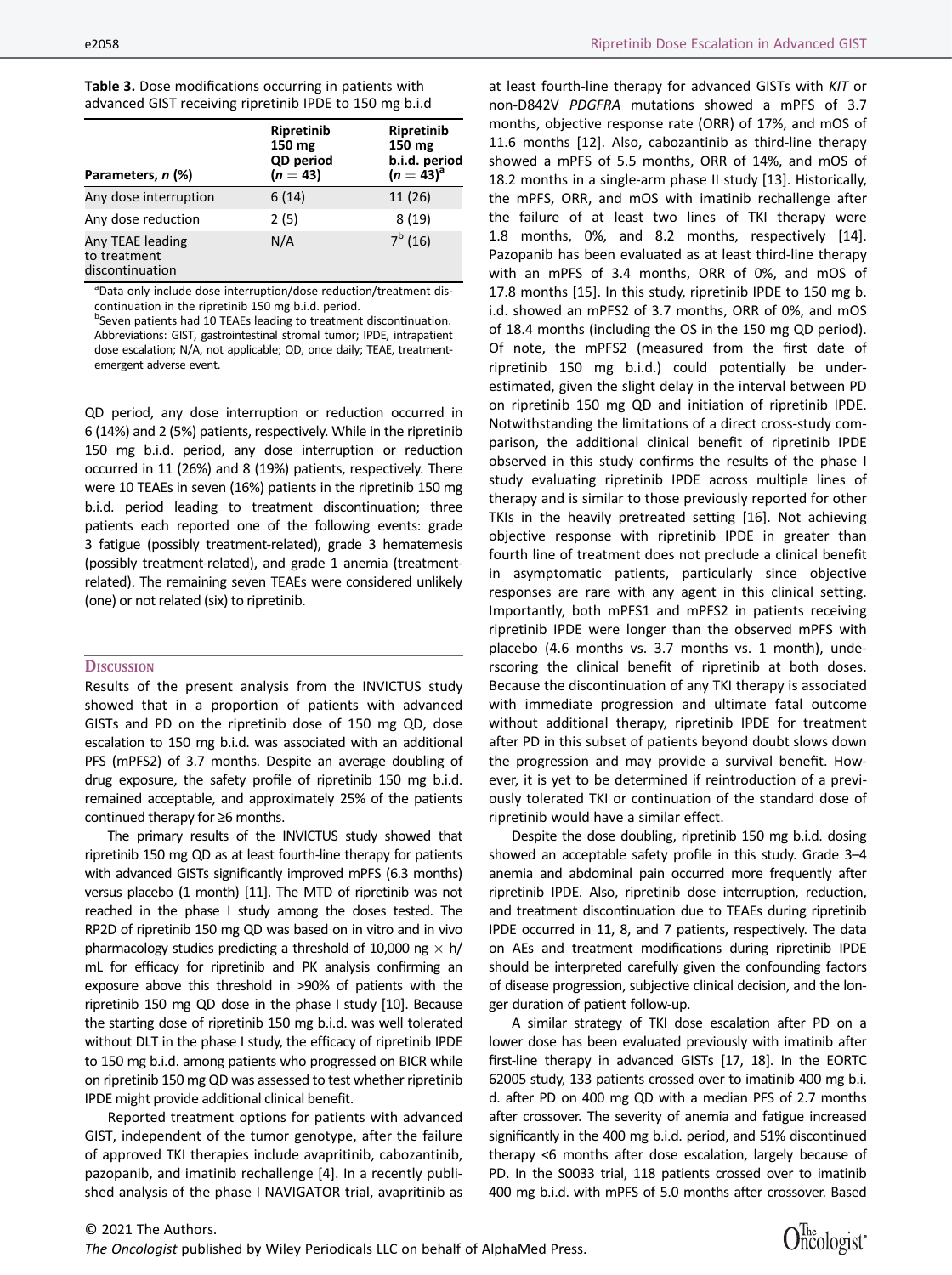on the findings of the two studies, dose escalation of imatinib to 400 mg b.i.d. is suggested as a reasonable option for patients progressing on imatinib 400 mg QD in the clinical practice guidelines for GISTs [4, 19].

A significant clinical challenge in the management of patients with advanced GISTs is the increasing rate of PD over time despite continued TKI therapy. The most common mechanism of resistance to TKIs is the emergence of secondary mutations in association with the original KIT mutation, which interferes with drug binding of ATP-binding KIT inhibitors. This resistance is mostly clonal as evidenced by intratumoral nodules that occur in patients with advanced GISTs after initial stabilization and regression of the disease [20]. While preclinical studies indicate potent activity of ripretinib  $(IC_{50}$  in the low nanomolar range) against most secondary resistance mutations, there might be differential activity against some mutations and ripretinib IPDE may be a viable strategy in that setting [9]. Also, additional mutations that independently activate KIT-downstream signaling such as v-raf murine sarcoma viral oncogene homolog B1(BRAF) have been reported in pretreated patients with GISTs and may emerge more often following treatment with a broad-spectrum KIT inhibitor such as ripretinib [21]. Therefore, a higher dose of ripretinib may be effective in inhibiting other kinases such as BRAF [9].

### Limitations

This analysis has several limitations. This was an exploratory analysis of a subset of patients receiving ripretinib IPDE in the INVICTUS study. The decision to initiate ripretinib IPDE after PD by BICR on ripretinib 150 mg QD was at the discretion of the investigator. Although tumor measurements by BICR possibly reduced variation in the mRECIST assessment, it led to slight variability in the interval between PD on ripretinib 150 mg QD and initiation of ripretinib IPDE. An additional possibility is the failure of mRECIST, an anatomic tumor response criterion, to identify patients with clinically relevant progression. The mechanism of ripretinib resistance in advanced GISTs remains unknown and additional analyses are needed to address if ripretinib IPDE can be guided based on tumor genotype or other factors. Despite the shortcomings, the results are hypothesis-generating regarding the role of ripretinib IPDE in the management of PD in patients with advanced GISTs. The additional clinical benefit observed with ripretinib IPDE is important given the high unmet need for treatment options in patients with advanced GISTs refractory to all currently approved TKIs.

#### **CONCLUSION**

These findings from the INVICTUS study suggest that in patients with at least fourth-line advanced GISTs, ripretinib IPDE to 150 mg b.i.d. after progressive disease on a ripretinib dose of 150 mg QD may provide additional clinical benefit with an acceptable safety profile.

#### **ACKNOWLEDGMENTS**

We thank the patients, their families and caregivers, the investigators, and the investigational site staff of the INVICTUS study. Medical writing was provided by Uma Chandrasekaran, Ph.D. (Deciphera Pharmaceuticals, LLC); editorial support was provided by AlphaBioCom, LLC (King of Prussia, PA, USA) and was funded by Deciphera Pharmaceuticals, LLC in compliance with international good publication practice guidelines.

The INVICTUS study was funded by Deciphera Pharmaceuticals, LLC. Dr. Heinrich received partial salary support from a VA Merit Award Grant (2I01BX000338-05).

This study was designed by Deciphera Pharmaceuticals, LLC with input from the investigators. Deciphera Pharmaceuticals analyzed the data collected by the investigators and interpreted jointly with all the authors. The authors had access to the data to verify the completeness and accuracy of the data reported and for the adherence of the study to the protocol. The corresponding author had full access to all data in this study and had final responsibility for the decision to submit for publication.

Qualified scientific and medical researchers can make requests for individual participant data that underlie the results reported in this article, after de-identification, at [info@deciphera.com.](mailto:info@deciphera.com) Proposals for data will be evaluated and approved by Deciphera in its sole discretion. All approved researchers must sign a data access agreement before accessing the data. Data will be available as soon as possible but no later than within 1 year of the acceptance of the article for publication, and for 3 years after article publication. Deciphera will not share data from identified participants or a data dictionary.

#### AUTHOR CONTRIBUTIONS

- Conception/design: Michael C. Heinrich, Suzanne George, Sebastian Bauer, Rodrigo Ruiz-Soto, Margaret von Mehren, Jean-Yves Blay
- Provision of study material or patients: John R. Zalcberg, Michael C. Heinrich, Suzanne George, Sebastian Bauer, Patrick Schöffski, César Serrano, Hans Gelderblom, Robin L. Jones, Steven Attia, Gina D'Amato, Ping Chi, Peter Reichardt, Neeta Somaiah, Margaret von Mehren, Jean-Yves Blay
- Collection and/or assembly of data: John R. Zalcberg, Michael C. Heinrich, Suzanne George, Sebastian Bauer, Patrick Schöffski, César Serrano, Hans Gelderblom, Robin L. Jones, Steven Attia, Gina D'Amato, Ping Chi, Peter Reichardt, Neeta Somaiah, Julie Meade, Vienna Reichert, Kelvin Shi, Matthew L. Sherman, Rodrigo Ruiz-Soto, Margaret von Mehren, Jean-Yves Blay
- Data analysis and interpretation: John R. Zalcberg, Michael C. Heinrich, Suzanne George, Sebastian Bauer, Patrick Schöffski, César Serrano, Hans Gelderblom, Robin L. Jones, Steven Attia, Gina D'Amato, Ping Chi, Peter Reichardt, Neeta Somaiah, Julie Meade, Vienna Reichert, Kelvin Shi, Matthew L. Sherman, Rodrigo Ruiz-Soto, Margaret von Mehren, Jean-Yves Blay
- Manuscript writing: John R. Zalcberg, Michael C. Heinrich, Suzanne George, Sebastian Bauer, Patrick Schöffski, César Serrano, Hans Gelderblom, Robin L. Jones, Steven Attia, Gina D'Amato, Ping Chi, Peter Reichardt, Neeta Somaiah, Julie Meade, Vienna Reichert, Kelvin Shi, Matthew L. Sherman, Rodrigo Ruiz-Soto, Margaret von Mehren, Jean-Yves Blay
- Final approval of manuscript: John R. Zalcberg, Michael C. Heinrich, Suzanne George, Sebastian Bauer, Patrick Schöffski, César Serrano, Hans Gelderblom, Robin L. Jones, Steven Attia, Gina D'Amato, Ping Chi, Peter Reichardt, Neeta Somaiah, Julie Meade, Vienna Reichert, Kelvin Shi, Matthew L. Sherman, Rodrigo Ruiz-Soto, Margaret von Mehren, Jean-Yves Blay

# **DISCLOSURES**

John R. Zalcberg: Pfizer, Merck Sharp & Dohme, Merck, Specialized Therapeutics, Targovax, Halozyme, Gilead Sciences, Bayer, Novella (H), Bayer, Merck, Roche, Bristol-Myers Squibb, Pfizer, AstraZeneca, Specialized Therapeutics, Baxalta/Shire, Eli Lilly & Co., Boehringer-Ingelheim, Merck Sharp & Dohme (RF), Merck, AstraZeneca, Merck Sharp & Dohme, Deciphera, Sirtex (travel fees), GW Pharmaceuticals, Aimmune, Vertex, Alnylam, BioMarin, Amarin, Freq Therapeutics, Global Blood Therapeutics, Gilead, Uniqure, Sangamo, Acceleron, Orphazyme, Moderna, Myokardia, Myovant, Concert Pharmaceuticals, Madrigal Pharmaceuticals, Zogenix (OI); Michael

# © 2021 The Authors. The Oncologist published by Wiley Periodicals LLC on behalf of AlphaMed Press.